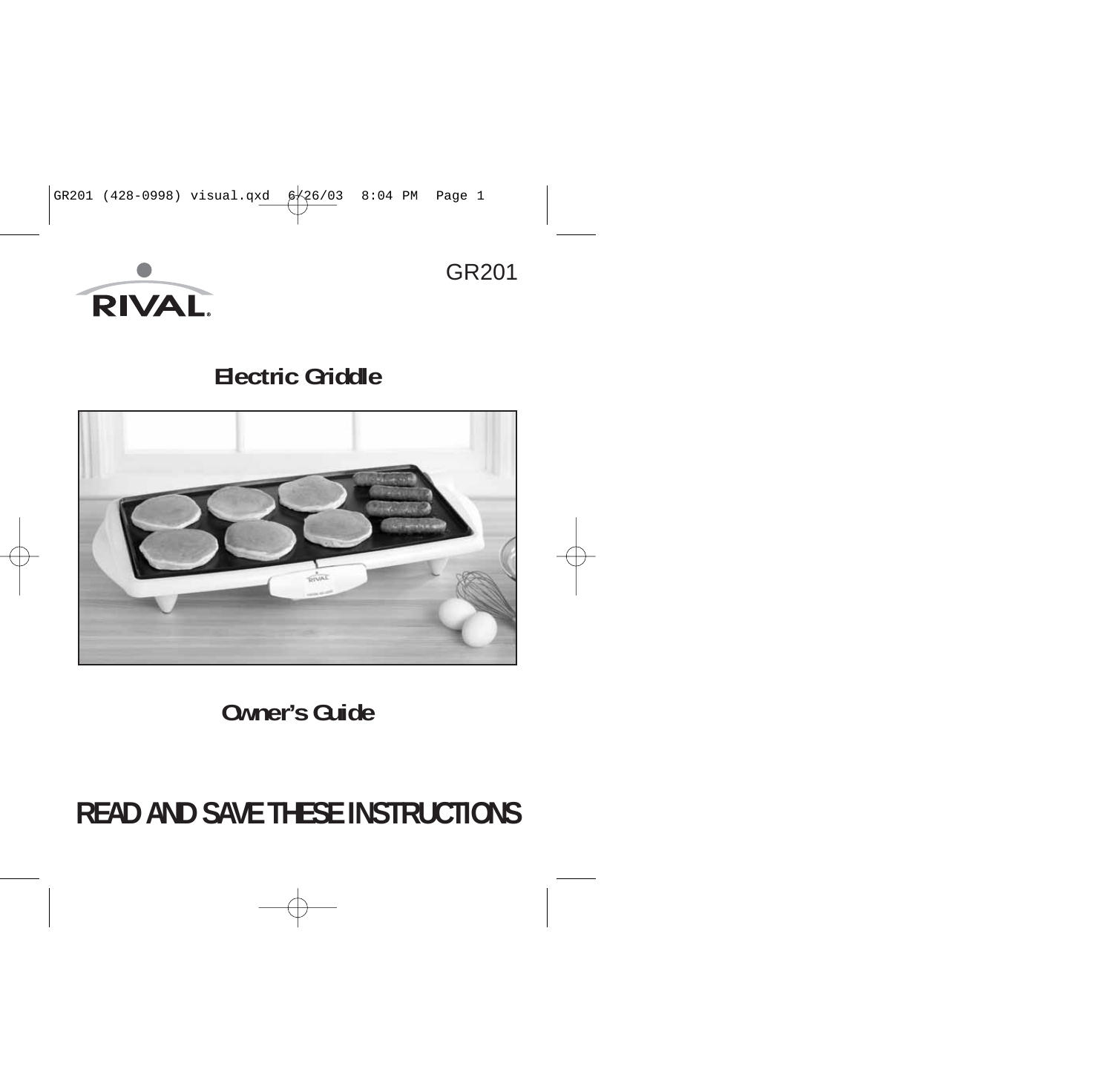# **IMPORTANT SAFEGUARDS**

**When using electrical appliances, basic safety precautions should always be followed, including the following:** 

- 1. Read all instructions before using.
- 2. Do not touch hot surfaces. Use HANDLES or KNOBS.
- 3. To protect against electrical shock, do not immerse TEMPERATURE CONTROL PROBE or CORD in water or other liquid.
- 4. This appliance is not for use by children.
- 5. Close supervision is necessary when any appliance is used near children. This appliance should not be used by children.
- 6. Unplug from outlet when not in use and before cleaning. Allow to cool before putting on or taking off parts, and before cleaning the appliance.
- 7. Do not operate any appliance with a damaged CORD or PLUG or after the appliance malfunctions or has been damaged in any manner. Return appliance to Rival<sup>®</sup> (see warranty) for examination, repair, or adjustment.
- 8. The use of accessory attachments not recommended by Rival<sup>®</sup> may cause injuries.
- 9. Do not use outdoors.
- 10. Do not let CORD hang over edge of table or counter, or touch heated surfaces.
- 11. Do not place on or near a hot gas or electric burner, or in a heated oven.
- 12. Extreme caution must be used when moving an appliance containing hot oil or other hot liquids.
- 13. Always attach TEMPERATURE CONTROL PROBE to appliance first, then plug CORD into the wall outlet. To disconnect, turn TEMPERATURE CONTROL to OFF, then remove plug from wall outlet.

## **SAVE THESE INSTRUCTIONS**

This appliance is for **HOUSEHOLD USE ONLY**. No user-serviceable parts inside. Power Unit never needs lubrication. Do not attempt to service this product. A short power supply cord is provided to reduce the hazards resultin

Do not use appliance for other than intended use. Use only Rival<sup>®</sup> model TK-1 TEMPERATURE CONTROL PROBE.

**AN EXTENSION CORD MAY BE USED WITH CARE; HOWEVER, THE MARKED ELECTRICAL RATING SHOULD BE AT LEAST AS GREAT AS THE ELECTRICAL RATING OF THE GRIDDLE.** The extension cord should notbe allowed to drape over the counter or tabletop where it can be pulled or<br>by children or tripped over.

**ELECTRIC POWER:** If electric circuit is overloaded with other appliances, Griddle may not operate properly. Griddle must be operated on a separate circuit from other operating appliances.

### **POLARIZED PLUG**

This appliance has a polarized plug (one blade is wider than the other). To reduce the risk of electric shock, this plug is intended to fit into a polarized outlet only one way. If the plug does not fit fully into the outlet, reverse the plug. If it still does not fit, contact a qualified electrician. Do not attempt to modify the plug in any way. If the plug fits loosely into the AC outlet or if the AC outlet feels warm do not use that outlet.

### **KNOW YOUR ELECTRIC GRIDDLE**

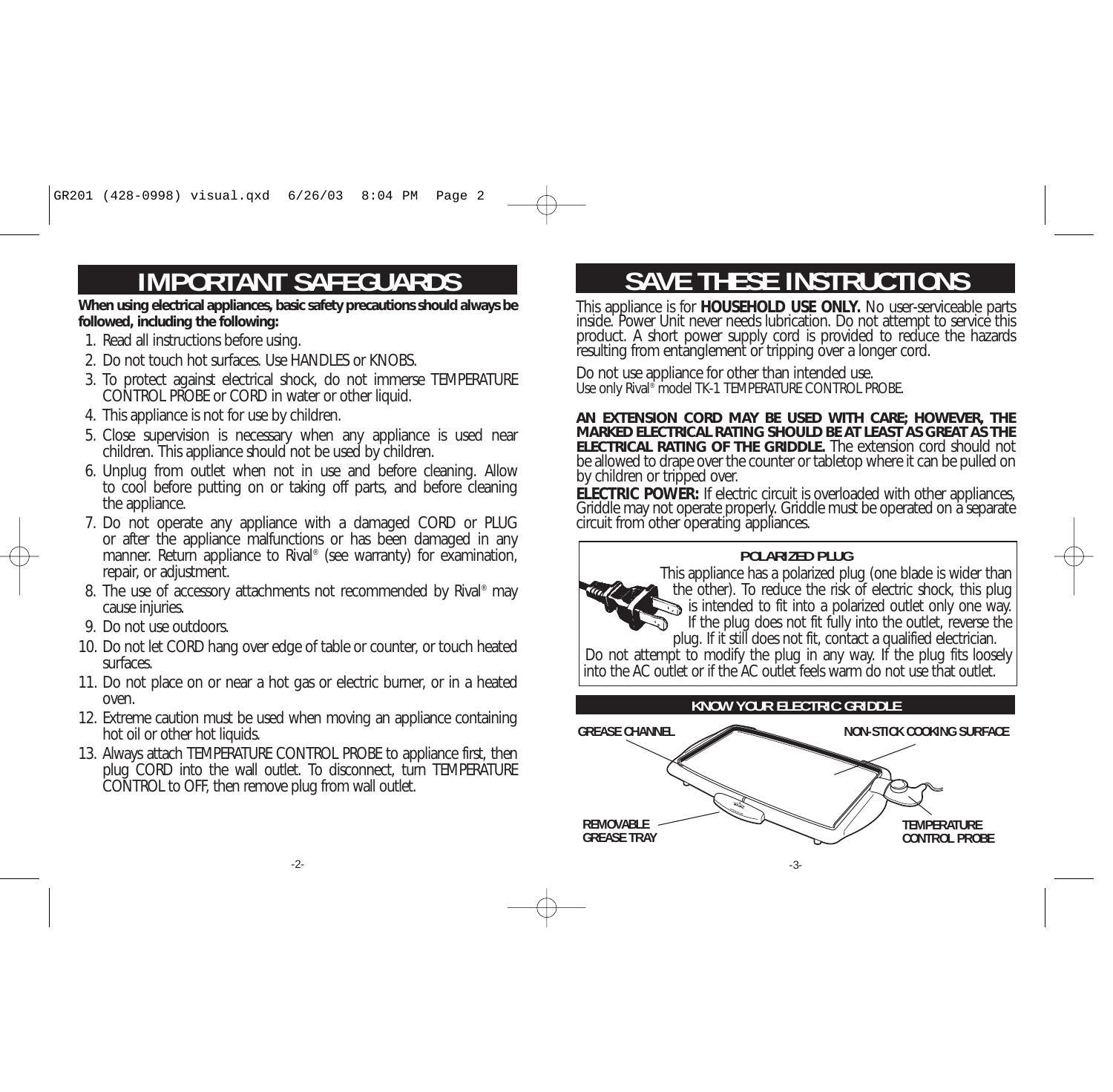#### **HOW TO USE YOUR ELECTRIC GRIDDLE**

1. Before use, wash the Griddle and GREASE TRAY, in warm soapy water, and dry completely.

**CAUTION:** Do not immerse TEMPERATURE CONTROL PROBE in water orother liquid.

- 2. Insert GREASE TRAY into GUIDES under the Griddle. Turn TEMPERATURECONTROL PROBE to OFF and attach securely to the Griddle.
- 3. Condition the NON-STICK COOKING SURFACE with vegetable shortening, wiping off any excess with a paper towel. Plug Griddle into 120 volt outlet. Preheat the Griddle by aligning the selected temperature setting on the TEMPERATURE CONTROL PROBE knob with the indicator light. Griddle is preheated when the light on the knob goes off. The light will cycle during use, indicating the selected temperature is being maintained.
- 4. When cooking is complete, turn TEMPERATURE CONTROL PROBE to OFF, unplug and allow unit to cool before cleaning.

**NOTE:** It may be necessary to scrape grease into the GREASE CHANNEL. Always use wooden or nylon utensils to avoid scratching the NON-STICK COOKING SURFACE.

**CAUTION:** Grease may be hot!

**NOTE:** When cooking consecutive batches of bacon or other high fat foods, it may be necessary to empty the GREASE TRAY to avoid grease overflowing onto the countertop.

**CAUTION:** Some countertops are more sensitive to heat, use care not to place Griddle on surfaces where heat may cause damage.

**CAUTION:** Griddle surfaces are hot during use. Allow to cool completely before handling or cleaning.

#### **COOKING TIME AND TEMPERATURE**

| <b>FOOD</b>                                                     | TEMP.*                                                           | <b>TIME</b>                                                     | <b>DIRECTIONS</b>                                                                                                                               |
|-----------------------------------------------------------------|------------------------------------------------------------------|-----------------------------------------------------------------|-------------------------------------------------------------------------------------------------------------------------------------------------|
| EGGS, fried                                                     | $300^\circ$ F                                                    | $3$ to $5$ min.                                                 | DO NOT PREHEAT. Turn often.                                                                                                                     |
| <b>BACON</b>                                                    | $350^\circ$ F                                                    | 8 to 14 min.                                                    | <b>DO NOT PREHEAT.</b> Turn often.                                                                                                              |
| <b>SAUSAGE</b>                                                  | $350^\circ$ F                                                    | 20 to 30 min.                                                   | Turn halfway into cooking time.                                                                                                                 |
| <b>FRENCH TOAST</b>                                             | $350^\circ$ F                                                    | $6$ to 10 min.                                                  | Turn halfway into cooking time.                                                                                                                 |
| <b>HAMBURGER</b>                                                | $350^\circ$ F                                                    | 3 to 14 min.                                                    | Turn halfway into cooking time.                                                                                                                 |
| <b>HAM SLICES</b>                                               | 350°F                                                            | 14 to 18 min.                                                   | Turn halfway into cooking time.                                                                                                                 |
| <b>SANDWICHES</b>                                               | $350^\circ$ F                                                    | 6 to 10 min.                                                    | Butter outside and brown both sides.                                                                                                            |
| PORK CHOPS                                                      | $350^\circ$ F                                                    | 20 to 30 min.                                                   | Brown both sides, reduce temp. to<br>250° F. Turn halfway into cooking time.                                                                    |
| <b>POTATOES</b>                                                 | $350^\circ$ F                                                    | 10 to 12 min.                                                   | Turn halfway into cooking time.                                                                                                                 |
| <b>STEAKS</b><br>Rare<br>Medium<br>Well Done<br><b>PANCAKES</b> | $400^\circ$ F<br>$400^\circ$ F<br>$400^\circ$ F<br>$350^\circ$ F | $4$ to 6 min.<br>7 to 12 min.<br>13 to 18 min.<br>$2$ to 6 min. | Turn halfway into cooking time.<br>Turn halfway into cooking time.<br>Turn halfway into cooking time.<br>Pour batter onto griddle. When bubbles |
|                                                                 |                                                                  |                                                                 | appear on top, turn.                                                                                                                            |

• Unless otherwise noted, preheat griddle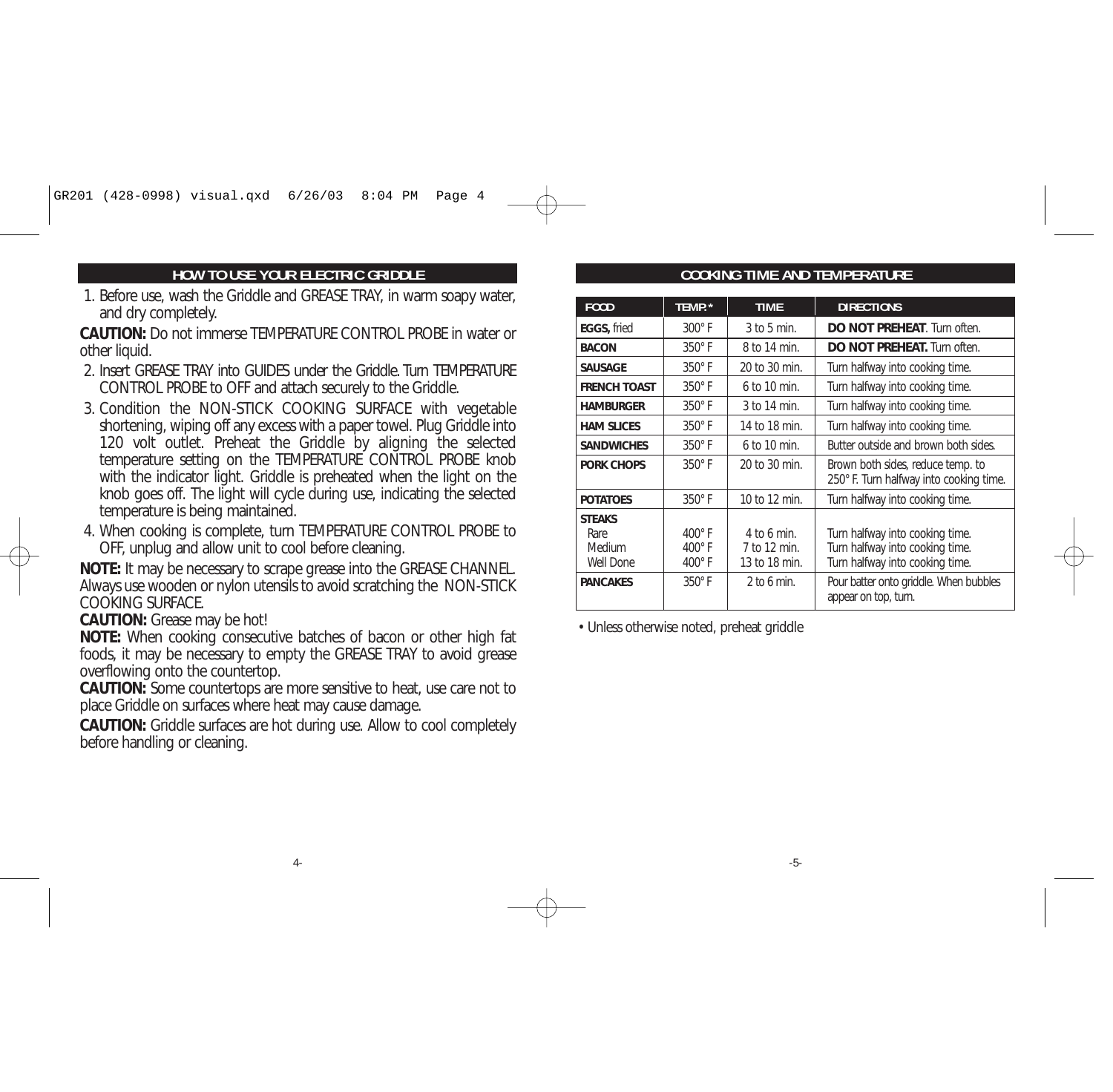#### **HOW TO CLEAN YOUR ELECTRIC GRIDDLE**

- 1. Unplug and allow to cool before cleaning.
- 2. Remove TEMPERATURE CONTROL PROBE **(DO NOT IMMERSE IN WATER)**. Wipe with damp cloth and dry thoroughly.
- 3. Remove GREASE TRAY and discard contents. With TEMPERATURECONTROL PROBE removed, the Griddle is completely immersible. The Griddle (with TEMPERATURE CONTROL PROBE removed) and GREASE TRAY may be washed in the dishwasher. Or you may wash the Griddle and GREASE TRAY with hot soapy water. Rinse, and dry thoroughly.

**CAUTION:** TEMPERATURE CONTROL PROBE and PROBE GUARD mustalways be completely dry before use.

#### **CARE OF YOUR ELECTRIC GRIDDLE**

- Use only nylon, plastic, or wooden utensils with care to avoid scratching the NON-STICK COOKING SURFACE. Never cut food on the Griddle.
- Remove stubborn stains with plastic scouring pad and mild dishwashing liquid.

#### **CAUTION: DO NOT USE STEEL WOOL.**

**ANY SERVICE REQUIRING DISASSEMBLY OTHER THAN THE ABOVECLEANING MUST BE PERFORMED BY AN AUTHORIZED RIVAL® SERVICECENTER.**